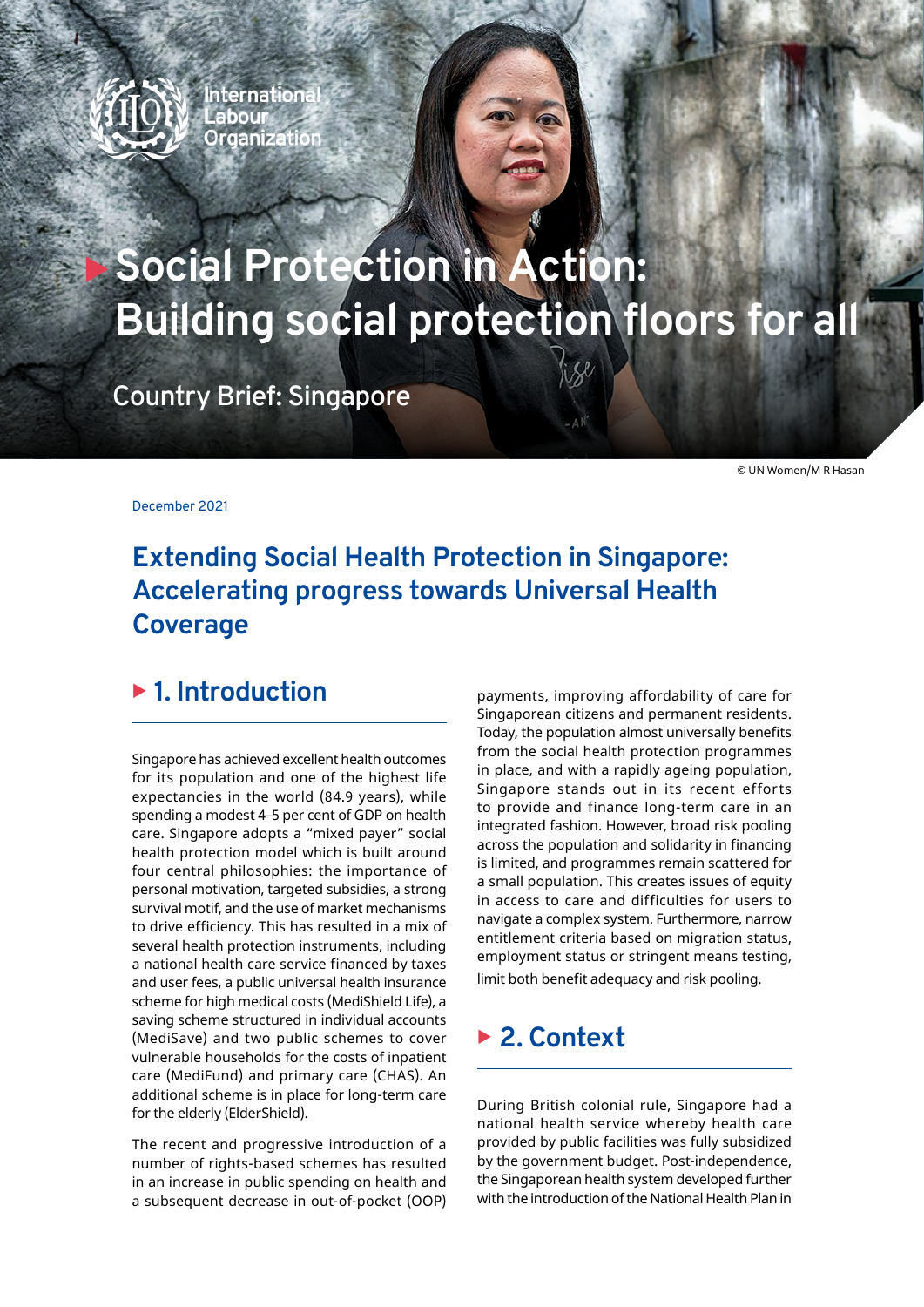1983. The Plan presented the government's health development strategies, including affordable care and meeting the demands of the population (Haseltine 2013). The national health service, which provided free services at public facilities for all, was deemed unsuitable by the government, who felt it was wasteful, and did not incentivize individuals to focus on their own health, leading to high health care costs and overconsumption.

In response, the government sought to shift some of the burden of health care from the state to the individual (for example, through co-payments), citing the importance of personal motivation and individual responsibility for a productive economy. In addition, Singapore's Government advocated for the power of markets to drive efficiency in the health sector, while seeking to retain government control over key issues, using the market as a policy tool only when deemed appropriate (Lim 2013). Accordingly, the government replaced the national health service model with a system which places responsibility on each individual for their own health and other life contingencies, with the family positioned as the first line of support, followed by government-led interventions as a last resort (Phua 2006; Teo et al. 2003).

Indicative of this shift, in 1984, after the Central Provident Fund Act of 1953 was revised, MediSave was created—a scheme based on individual saving accounts which are contributed to by employers and workers on a mandatory basis, and can be topped up by the government. <sup>1</sup> At the time of the release of the National Health Plan, the use of a savings account model was criticized by some in the medical community who underlined the responsibility of the state to cover medical expenses rather than individuals, and highlighted issues affecting the chronically ill (History SG 2019).

The National health service and MediSave alone were found to be insufficient to cover impoverishing OOP health expenses, which prompted the creation of additional schemes. A public health insurance scheme known as MediShield (now known as Medishield Life), was created under the Central Provident Fund (CPF) in 1990, with a view to cover hospital bills and selected outpatient interventions in both public and private health facilities. Contributions to this

scheme are taken out of the MediSave account and subsidized for low-income groups.

In 1993, the government published a White Paper entitled "Affordable Health Care", which aimed to promote the accessibility of basic medical services available to all citizens, regardless of their income (Haseltine 2013; Singapore Ministry of Health 1993). In the same year, the Medical Endowment Fund (MediFund) was introduced under the CPF, and its periodic replenishment was eventually embedded in the Medical and Elderly Care Endowment Schemes Act of 2000. 2 MediFund can be used for similar interventions covered by MediShield Life on a case by case basis, if both MediSave and MediShield Life have been exhausted and the patient is still unable to afford the remainder of the bill (The Commonwealth Fund 2020). MediFund therefore serves as the ultimate resort for indigent citizens.

In 2000, the Community Health Assist Scheme (CHAS), which subsidizes access to primary health care, was created under the Ministry of Health in an attempt to ensure affordability of the entire spectrum of care. Shortly after, in 2002, a longterm care scheme named ElderShield was created under the MOH in response to the demographic reality of an ageing population.

To address coverage gaps among the migrant population, in 2008, the Ministry of Manpower introduced compulsory private medical insurance for migrant workers on temporary residence permits after the MOH withdrew eligibility for migrants to access the subsidies of the national health service. The following year, the MOH introduced means-testing for subsidies for care provided in public facilities for Singaporeans (Haseltine 2013).

To further extend coverage, in 2015, the MediShield Life Scheme Act was passed, which extended coverage to all citizens and permanent residents regardless of employment status. 3 This is now the scheme with the broadest coverage (97 per cent of citizens and permanent residents). Initially, affiliation to MediShield was not compulsory for Singaporeans holding private insurance plans. However, as private insurers primarily targeted the young and healthy, the MediShield pool increasingly consisted of higher-risk individuals,

<sup>3</sup> MediShield Life Scheme Act of 2015, available at: MediShield Life Scheme Act 2015 - Singapore Statutes Online (<u>[agc.gov.sg](http://agc.gov.sg)</u>).

<sup>&</sup>lt;sup>1</sup> Central Provident Fund Act of 1953 (revised 2013), available at: Central Provident Fund Act - Singapore Statutes Online (<u>[agc.gov.](http://agc.gov.sg)</u> [sg](http://agc.gov.sg))

<sup>2</sup> Medical and Elderly Care Endowment Schemes Act of 2000 [revised 2001], chapter 173a, available at: [https://sso.agc.gov.sg/Act/](https://sso.agc.gov.sg/Act/MECESA2000) [MECESA2000](https://sso.agc.gov.sg/Act/MECESA2000)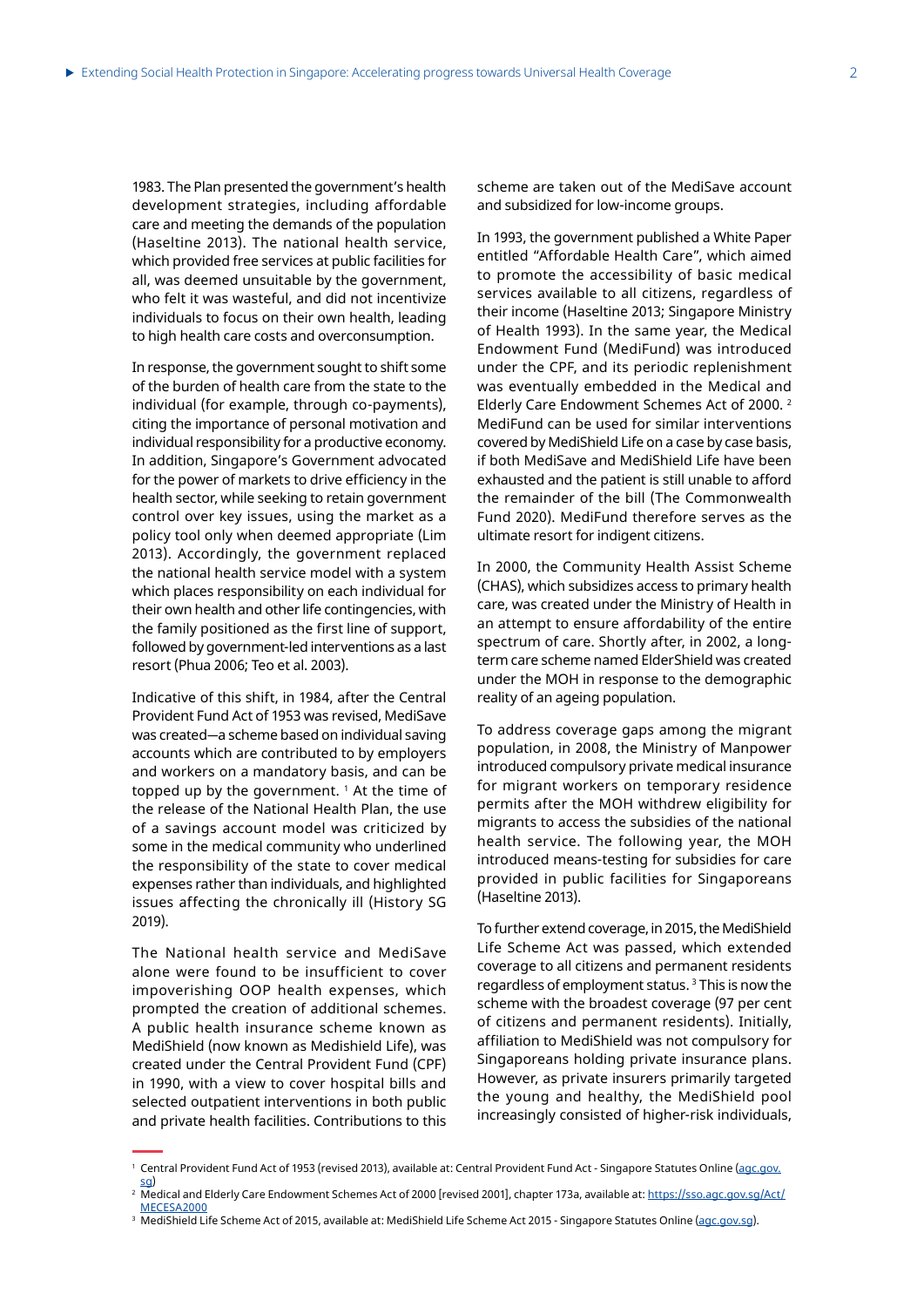leading to an increase in premiums. To combat this, the government launched the Integrated Shield Plan in 2005, in which private insurers can only offer packages that are supplementary to basic MediShield coverage. Today, the government continues to amend and expand health financing schemes as needs on the ground evolve, while firmly maintaining the Singaporean values and political philosophies that have guided its efforts in the past.

# ▶ 3. Design of the social **health protection system**

**Financing** 

The financing flows between the main schemes are schematically presented in figure 1 below.



## ▶ Figure 1. Overview of main financial flows of the social health protection system in Singapore

Source: Authors.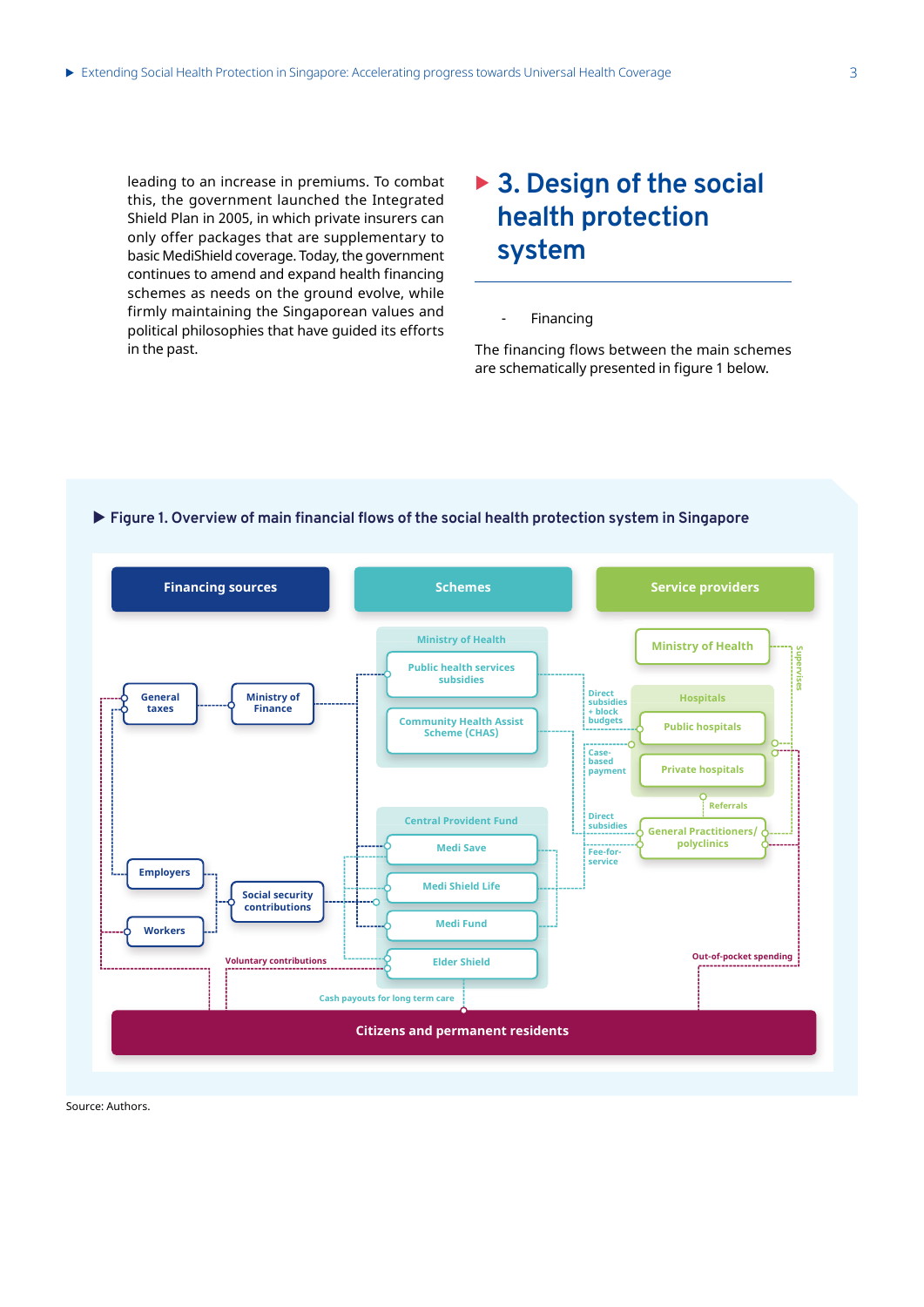MediSave is a receptacle that collects both social contributions from workers and employers, and tax-financed government subsidies. Once placed in MediSave individual accounts, funds can be used to finance MediShield Life contributions (for the household) and ElderShield contributions.

The means-tested subsidies for the public national health service are financed from general taxes, similar to the endowment of the MediFund and the benefits of the CHAS. The public national health service provides a combination of direct subsidies and a block budget to public health care facilities, while CHAS directly subsidizes patients.

MediSave functions as a saving account to be used to cover health care expenses, and it is not a risk pooling mechanism per se. MediShield Life is an insurance-based scheme focused on high-cost health interventions (primarily hospital-based interventions). Both schemes use a case-based provider payment method for public and private hospitals.



Source: Adapted from Singapore Ministry of Health (2020).

As illustrated by Figure 2, the different schemes are designed to be complementary, and do not overlap. They combine different types of instruments and sources of funding. The system is partially based on collective financing, and partially relies on individual savings. Both MediShield Life and ElderShield establish differential contribution levels depending on personal characteristics such as age or gender. This modus operandi is closer to private insurance premiums than that of social insurance contributions, and therefore may be discriminatory. For example, premiums for women were found to be 23 per cent higher than for men of the same age, allegedly due to higher life expectancies (Gee 2018).

**Governance** 

The MOH administers the subsidized national health service and the CHAS. As part of the National Health Plan, the CPF manages MediSave, MediShield Life and MediFund under the Central Provident Fund Act (Haseltine 2013). The CPF Board and six Committees supporting its duties and responsibilities, including the MediShield Life and Insurance Schemes Committee, manage the CPF. Based on tripartism, the CPF Board includes members from the government, along with representatives of employers and workers.

On the whole, the government plays an integral role in the management of health care provision and financing, with private players only allowed to enter the market when the government believes it will improve overall efficiencies (Lim 2013). Notably, the management of Eldershield was initially delegated to three private insurance companies appointed by the MOH. However, the scheme recently underwent a review and the government determined that public management by a central agency would be more efficient and better able to respond to the needs of the population through a change in a number of scheme parameters, with a view to improve equity (Singapore Ministry of Health 2021c). To this end, the Long-Term Care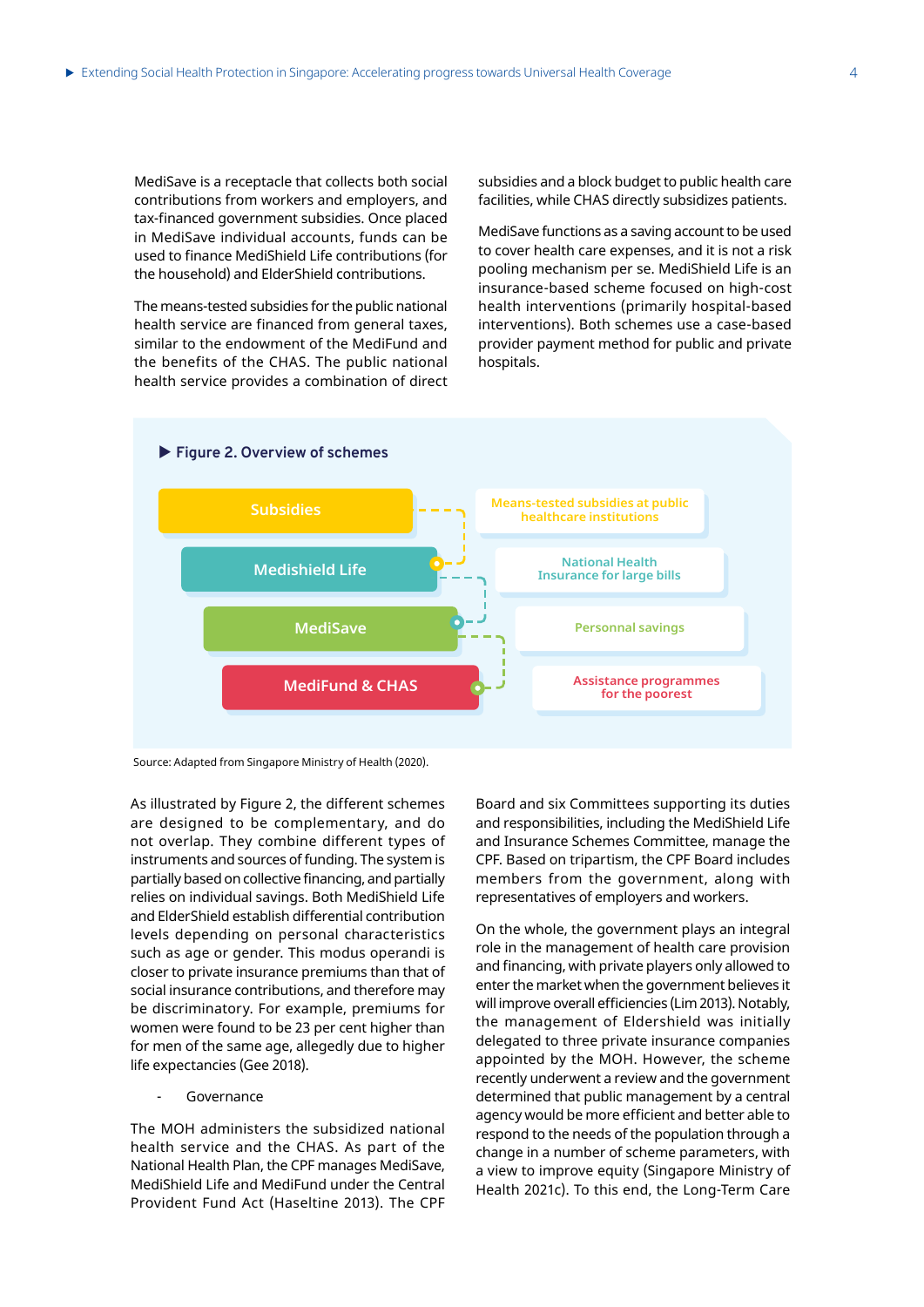Bill and CareShield Life was established, through which the scheme will be publicly-governed.  $\rm ^4$ 

The shift in management of the Eldershield scheme is part of a comprehensive package of policies to address ageing over the past decades. Such policies include the introduction of new regulations for residential and non-residential care, the creation of the Agency for Integrated Care, the enactment of a mandatory re-hiring policy for employers of senior workers as well as the subsidization of foreign domestic workers hiring and skill enhancement (Cheah et al. 2012; Mehta and Vasoo 2008; Nurjono et al. 2018; Nurjono and Vrijhoef 2019; Ortiga et al. 2020; Ow Yong and Cameron 2019; Rozario and Rosetti 2012; Tan et al. 2017).

Legal coverage and eligibility

All Singaporean citizens and permanent residents are covered through one or more of the social health protection mechanisms, with income status and age used to determine eligibility for certain programmes. Joint eligibility criteria and identification mechanisms are in place which ensures coordination between social assistance programmes and subsidized health schemes. For example, eligibility to the CHAS health scheme for vulnerable groups is determined through a centralized system and access is automatic through a Public Assistance Card. Eligibility criteria for each scheme is detailed below in Table 1.

#### **Benefits**

Most services offered at public health care facilities are subsidized, and the government sets fixed, often subsidized prices for drugs listed on the official standard drug list (Singapore Ministry of Health 2021a). In addition, supplementary financial support may be provided to eligible citizens and permanent residents based on results of a means test. The national health service focuses primarily on acute hospital-based care. For other medical care, including primary care provided in the private sector, compulsory savings accounts managed by the Central Provident Fund (namely MediSave) are in place (Tan et al. 2014). MediSave accounts can be used for medical bills for the entire household. More detailed information on specific benefits offered by each scheme is provided below in table 1.

### Provision of benefits and services

The different government-led schemes have a strong focus on secondary and tertiary care. Before CHAS, access to primary care was subsidized in a network limited to 16 public polyclinics, while the country relied on a network of about 800 private clinics for outpatient care. These private structures provided the vast majority (82 per cent) of primary care services in Singapore, and MediSave was the only mechanism that could be used by patients, until the creation of CHAS for low-income households (Lim 1998).

A referral system is in place, gearing access to subsidies and MediShield Life cover for secondary and tertiary care (Singh Bali and Ramesh 2017). In order to support patients to navigate the health care system, particularly the different layers of financial protection (means-tested subsidies, health insurance, and so on), medical social workers are the key point of contact in public health facilities. They provide patients with advice on their expectations of programmes and services provided, as well as any problems regarding hospital billing and technicalities during admission (SingHealth 2021).

As highlighted in figure 1, a purchaser-provider split exists, though there are several schemes purchasing health care services. The meanstested subsidy system and MediShield Life use modern provider payment methods with a view to control costs, though they mostly concern inpatient care and high-cost outpatient care interventions. Purchasing at primary care level remains driven by the use of MediSave. While policies on long-term care have developed over the past decades, financing schemes and subsidies have mostly adopted an approach whereby the patient receives a cash amount that can be used to pay a wide range of providers rather than establishing centralized payment mechanisms for long-term care providers.

Transparency and accountability

All of the schemes undergo regular adjustments based on consultations with the protected population. Recently, the MediShield Life parameters were revised and a public consultation was conducted with a view to collect public opinions and feedback on the proposed reform parameters (Singapore Ministry of Health 2020). Notably, after an increase in hospital

<sup>4</sup> CareShield Life and Long-Term Care Bill No. 24/2019, available at: [https://sso.agc.gov.sg/Bills-Supp/24-2019/](https://sso.agc.gov.sg/Bills-Supp/24-2019/Published/20190806?DocDate=20190806) [Published/20190806?DocDate=20190806](https://sso.agc.gov.sg/Bills-Supp/24-2019/Published/20190806?DocDate=20190806)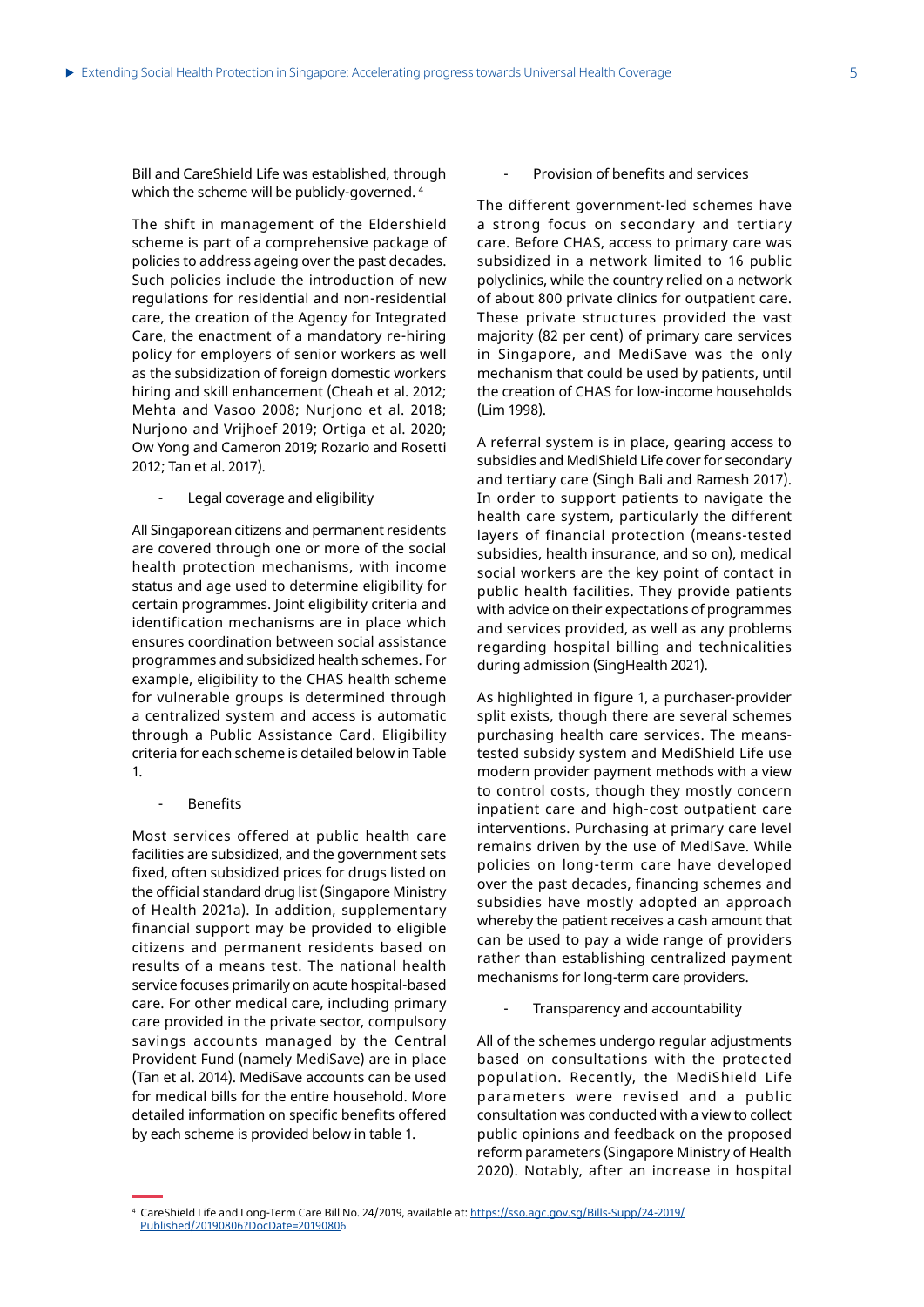fees in 2002, increased government regulation led hospitals to become more transparent and provide detailed information on prices and patient outcomes, which has enhanced transparency and accountability and contributed to a more efficient health system.

## $\blacktriangleright$  Table 1. Summary of key design features: coverage, benefit and service provision

| <b>Scheme</b>                                      | Population<br>coverage                                   | <b>Revenue collection</b>                                                                                                                                  | Benefit package                                                                                                                                                                                        | <b>Benefit level</b>                                                                                                                                                                                                                  | <b>Benefit provision</b>                                                                                                                |
|----------------------------------------------------|----------------------------------------------------------|------------------------------------------------------------------------------------------------------------------------------------------------------------|--------------------------------------------------------------------------------------------------------------------------------------------------------------------------------------------------------|---------------------------------------------------------------------------------------------------------------------------------------------------------------------------------------------------------------------------------------|-----------------------------------------------------------------------------------------------------------------------------------------|
| <b>Subsidized</b><br>national<br>health<br>service | Citizens and<br>permanent<br>residents                   | <b>Taxes</b>                                                                                                                                               | Inpatient and<br>outpatient care                                                                                                                                                                       | 10 to 80 per cent of the<br>costs of medical care is<br>subsidized depending<br>on patient's income.                                                                                                                                  | Public facilities.<br>provider payment<br>mix of block budget<br>and subsidies per<br>intervention.                                     |
| <b>MediShield</b><br><b>Life</b>                   | Citizens and<br>permanent<br>residents                   | Employer, worker<br>and government<br>contributions (partial<br>and full subsidies<br>for low and middle-<br>income households as<br>well as the elderly). | Coverage for<br>large hospital bills<br>when the patient<br>is hospitalized<br>longer than eight<br>hours, including day<br>surgery, and some<br>outpatient services.                                  | Co-payment levels<br>range from 3 to 10 per<br>cent depending on the<br>intervention.<br>In addition, the scheme<br>has deductibles. <sup>1</sup>                                                                                     | Public and private<br>facilities <sup>2</sup> , case-based<br>payment for hospitals<br>and fee-for-service for<br>polyclinics.          |
| <b>MediSave</b>                                    | Citizens and<br>permanent<br>residents                   | Employer, worker and<br>government deposits                                                                                                                | Inpatient and<br>some outpatient<br>interventions are<br>eligible to be paid by<br>MediSave account.<br>Contributions to<br>MediShield Life and<br>ElderShield can also<br>be paid through<br>MediSave | Savings account – the<br>available funds in the<br>account can be used<br>for health interventions<br>for the contributor and<br>their household up to<br>a ceiling withdrawal<br>amount                                              |                                                                                                                                         |
| <b>MediFund</b>                                    | Low-<br>income<br>citizens                               | Tax-financed<br>endowment, revenue<br>from fund interests                                                                                                  | Complement the<br>subsidized national<br>health service.<br>MediSave and<br>MediShield                                                                                                                 | Covers remaining co-<br>payments for citizens<br>unable to afford it on a<br>case-by-case basis                                                                                                                                       |                                                                                                                                         |
| <b>CHAS</b>                                        | Low-<br>income<br>citizens and<br>permanent<br>residents | <b>Taxes</b>                                                                                                                                               | Outpatient care<br>(GPs, dental care and<br>other primary care<br>interventions)                                                                                                                       | Benefit level depends<br>on type of health<br>intervention and<br>beneficiary income<br>profile. A co-payment of<br>15 per cent is required<br>before being able to<br>use MediSave to pay the<br>non-subsidized part of<br>the bills | Public and some<br>private primary health<br>care providers.                                                                            |
| <b>ElderShield</b>                                 | Dependent<br>citizens and<br>permanent<br>residents      | Contributions from<br>beneficiaries /<br>MediSave account                                                                                                  | Long-term care                                                                                                                                                                                         | Periodical cash<br>payments of US\$300<br>or US\$400 per month<br>for up to 5 or 6 years<br>depending on the<br>package                                                                                                               | Eligibility: an eligible<br>person requires<br>physical assistance<br>of another person for<br>the Activities of Daily<br>Living (ADL). |

Source: Adapted from National Health Insurance Service (2019).

<sup>1</sup> The deductible is fixed and to be paid once per year in case of hospitalization. It ranges from 1,500 Singapore Dollars (US\$1,078) to 3,000

Singapore Dollars (US\$ 2,157) of the claimable amount, depending on age of the beneficiary and type of ward.<br><sup>2</sup> The scheme can be used in both public and private facilities, but the benefit is designed to complement the n in public facilities. Affiliates who wish to seek care in private facilities will get the same level of benefit, but will end up paying higher OOP payments as private facilities are not subsidized. The pro-ration for private provider bills is currently 35 per cent, though lowering it to 25 per cent is under consideration.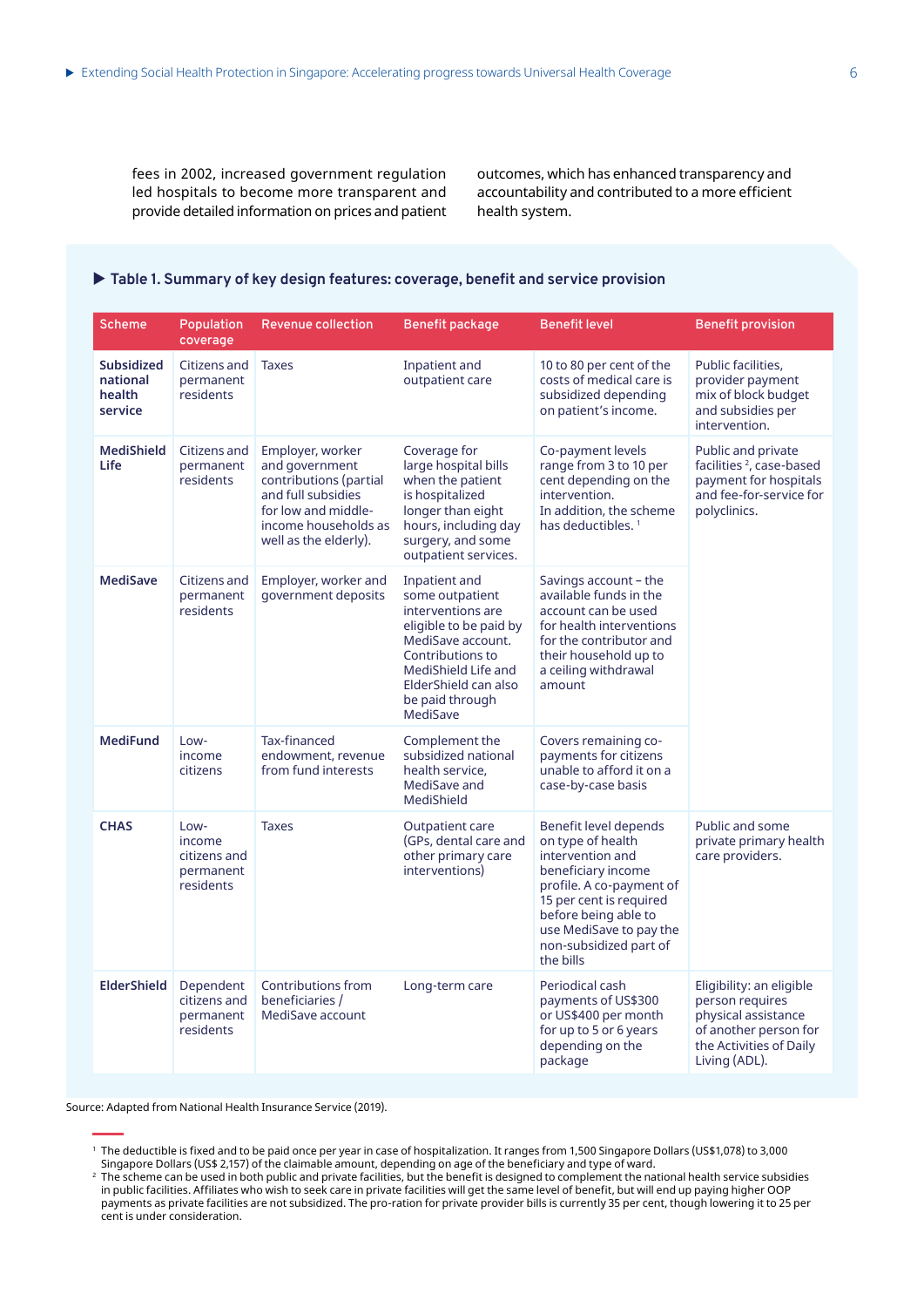## ▶ 4. Results

## **Coverage**

Since its independence, Singapore has provided access to health care services at subsidized costs to all Singaporeans. The national health insurance scheme, MediShield Life, complements the subsidization system with a view to cover remaining user fees in cases of large medical bills. The combination of contributions and tax-financed contribution subsidies ensure broad population coverage of MediShield Life, especially for acute hospital-based care. The scheme initially had many exclusions but progressively became accessible to all citizens and permanent residents. The Central Provident Fund reported the affiliation of 3.908 million persons in 2018, representing 97 per cent of citizens and permanent residents (Singapore Department of Statistics 2021). Significant efforts have been made over time to ensure that the selfemployed are included in mandatory coverage.

All the schemes described in table 1 cover citizens and permanent residents, in line with the government's stated priority to provide adequate universal health coverage for all Singaporeans, with transient foreigners and workers left to rely on employers for protection. This excludes coverage of the 1.641 million temporary residents in Singapore, who represented over 28 per cent of the population in 2018 (Singapore Department of Statistics 2021). Temporary residents are mostly migrant workers (1.38 million, representing over a third of the workforce) who are among the most vulnerable workers in Singapore. Under the Employment of Foreign Manpower Act, migrant workers on temporary migration schemes need to be covered for medical care by their employer through a private basic medical care insurance covering high inpatient costs (non-work-related hospitalization or day surgery). There is no risk pooling with the rest of the population, and beyond this basic coverage, employers are liable for uninsured medical expenses, leading to inequities in coverage. The fact that temporary migrant workers remain excluded from the scope of social health protection coverage, combined with the fact that they tend to be concentrated in low or intermediate skilled jobs, reinforces unfavourable perceptions and attitudes towards migrants that encourage discriminatory practices (UN Women and ILO 2019).

#### Adequacy of benefits/ financial protection

While efforts to improve the affordability of care have yielded some results, OOP payments on health care still represent over a third of current health expenditure, as illustrated by graph 1 below (WHO n.d.). Substantial government subsidies, which in 2017 amounted to 314 million Singapore Dollars (US\$222 million), and the existence of multiple schemes covering a wide range of services (from primary health care to long-term care), remain insufficient to effectively provide adequate financial protection, especially for the most vulnerable. For instance, there is evidence that affordability is an issue for people suffering from co-morbidities in old age and lower-income groups, and studies have highlighted that many citizens feel that the current health care financing system provides insufficient "peace of mind" (Asher and Nandy 2008; Tan et al. 2019). However, in terms of tackling increasing OOP payments related to old age health and care needs, the ElderShield long-term care scheme, which provides periodical cash payments in cases of severe disability, provides an interesting experience for the rest of the region.

The implementation of CHAS significantly enhanced financial protection for primary health care in Singapore, highlighting the limitations of focusing exclusively on hospitalization to tackle impoverishing health expenses. As for MediSave, while this was initially presented as a mechanism that would reduce moral hazard, the effectiveness of using a medical savings account as a cost containment tool has been called into question (Hsiao 1995). In addition to the individual saving accounts, contributions to MediShield Life and ElderShield based on the age and gender of contributors are features based on individual risks rather than a solidarity-based system through a single risk pool. These coexist with schemes subsidized on a means-test basis and financed through other approaches, sometimes allocated on a case-by-case basis rather than from a risk pool, which decreases the redistribution and inequality reduction potential of the system as a whole. The ways in which eligibility for meanstested public programmes is determined have been criticized for being narrow and reliant on traditional solidarity mechanisms within the household, which may no longer be as organic as they used to be (Asher and Nandy 2008; Chia et al. 2008; Smith et al. 2015; Yahya 2015).

Another limitation of the system which reduces financial protection for the population is the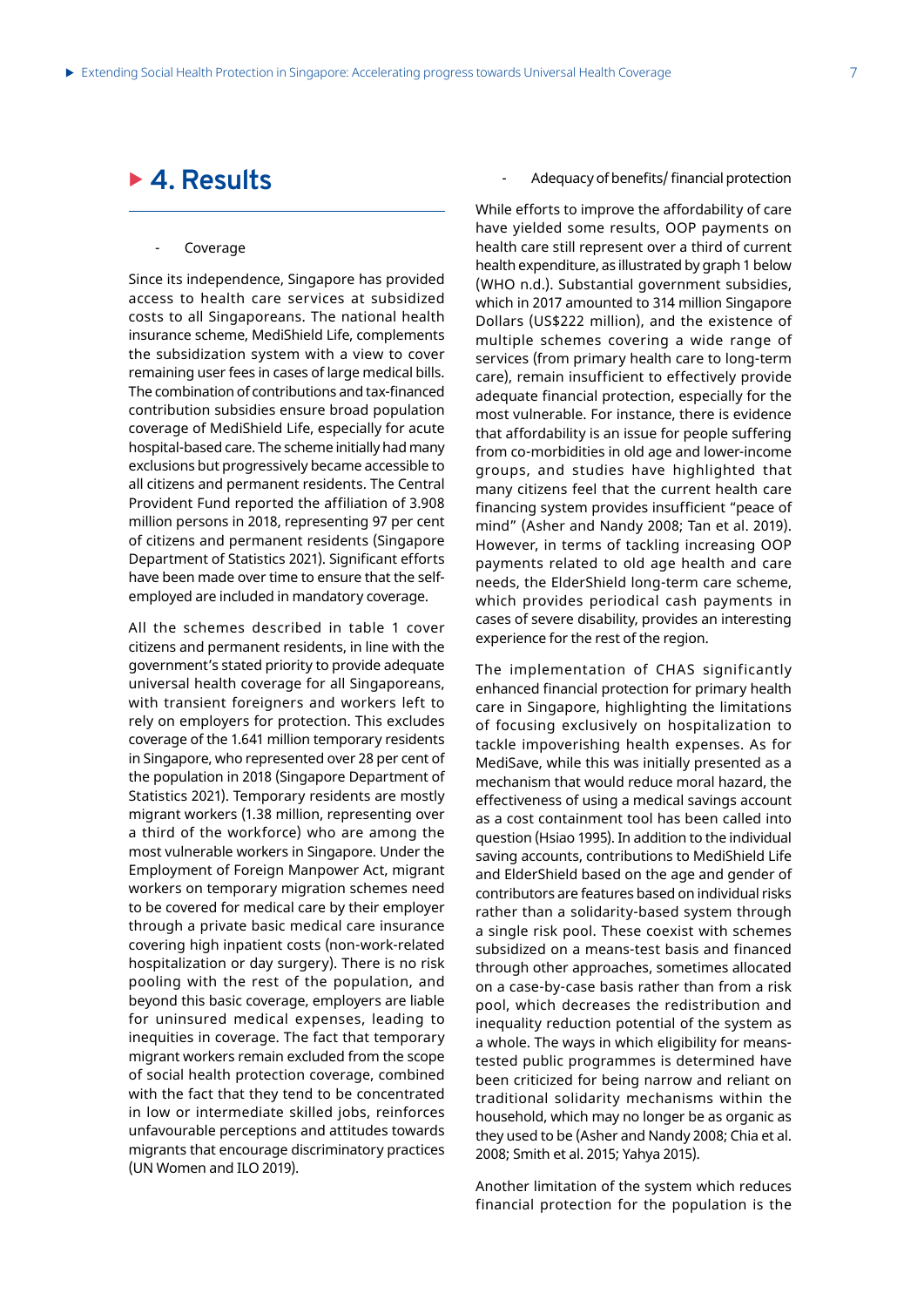fact that Singapore's social protection model is premised on employment and jobs to enable selfreliance. As a result, Singapore does not provide legal entitlements to sickness and maternity benefits to ensure income security during such contingencies. Instead, it relies on an employer's liability, similar to the case of health coverage for temporary migrant workers (Chow 1985). This system remains difficult to enforce and places a financial burden that some employers are not able to sustain, especially in the context of the global pandemic (Addati 2015; ILO 2020; ISSA 2020). This situation reinforces the possible adverse financial effects of sickness and maternity for the Singaporean population. To compound the limitations of providing maternity leave as an employer's liability, maternity care remains subject to co-payments, although efforts were made to include complicated deliveries within the package of MediShield Life in 2019 (Central Provident Fund Board 2018). To ensure that families are more able to cover health and other costs related to childbirth, the CPF put in place a cash payment for new-borns.



▶ Figure 3. Evolution of OOP and public expenditure on health in Singapore, 2001

Source: Adapted from WHO Global Health Expenditure Database.

- Responsiveness to population needs
	- o Availability and accessibility

The mixed system of funding in place has enhanced widespread access to health services for the Singaporean population. However, the high costs of non-subsidized high health care in Singapore act as a significant access barrier to health care services for migrant workers. This inequity in access to health care services has been underscored by the COVID-19 pandemic (Goh et al. 2020; Rajaraman et al. 2020).

In terms of availability of services, the number of hospital beds in Singapore was 2.4 per 1,000 people in 2015, which is below the OECD average. Nonetheless, since 1960, hospital beds doubled in Singapore, with the sharpest increase seen

in the private sector, increasing by 370 per cent (Singapore & more in numbers 2019).

The mobile application, ''Health Buddy App'', is a noteworthy feature of the system which enhances accessibility for the population, enabling patients to access health information and services at any time through their personal profile (SingHealth 2021). Using the application, patients can find their nearest GP or clinic, manage appointments, view queue updates, place medicine orders and pay medical bills.

- Quality and acceptability

The MOH and its statutory boards are responsible for regulating the quality of Singapore's health care system. All health facilities such as hospitals, medical centres, community health centres, nursing homes, clinics (including dental clinics),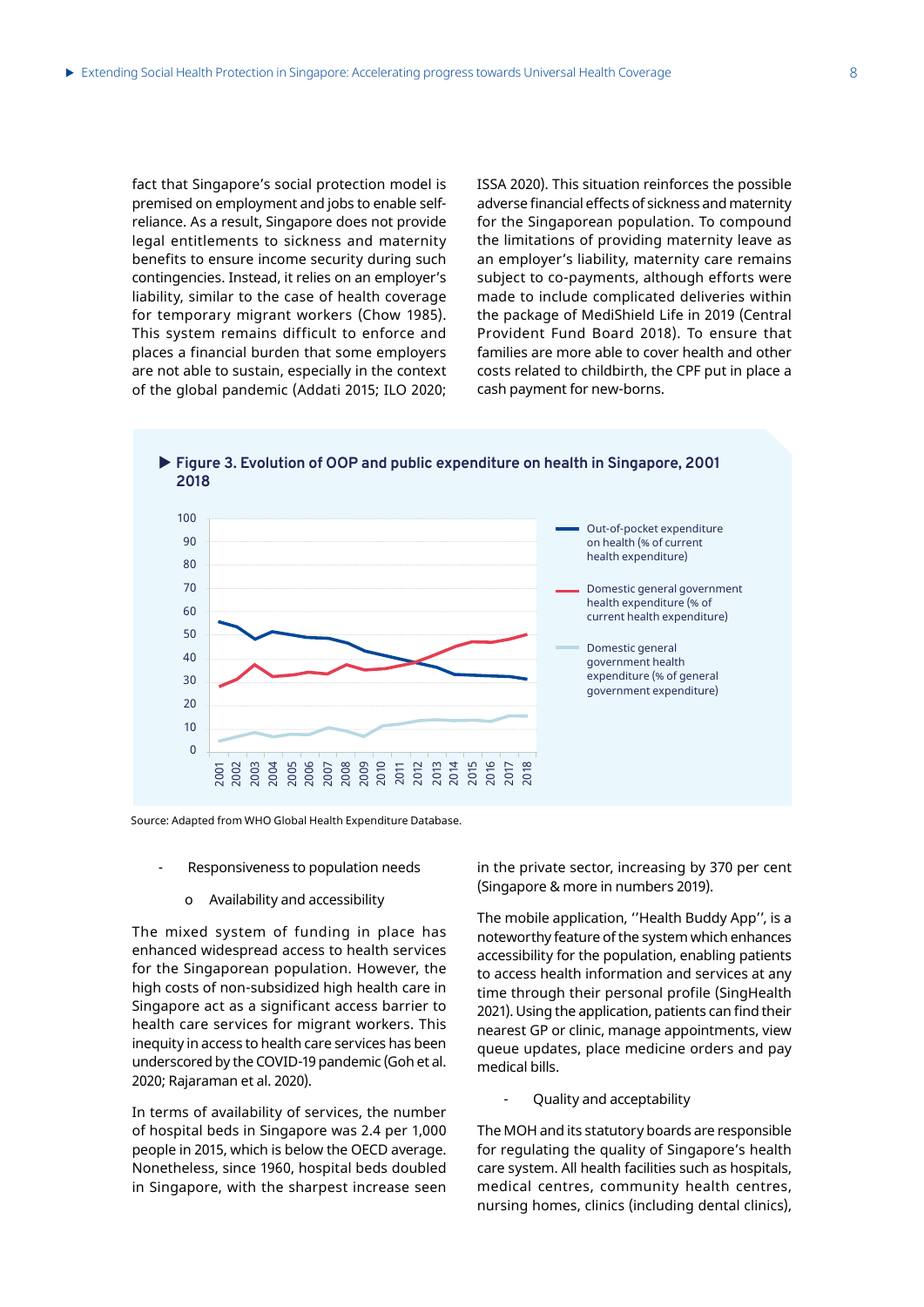and clinical laboratories are required to apply for a licence under the Private Hospitals & Medical Clinics (PHMC) Act/Regulations. Moreover, MOH monitors the performance of the health care system against a large number of indicators, several of which rival levels encountered in OECD countries. Notably, waiting times for admission to wards were recorded as under 3 hours in 2019; waiting times for registration and admission at polyclinics were below 20 minutes in 2019; and the number of health personnel (24 doctors per 10,000 people) is more than double the WHO recommended minimum (Singapore Ministry of Health 2021b).

According to a survey undertaken by the MOH3 with the participation of more than 12,000 patients, the number of patients who rated services provided at public hospitals as good or excellent increased from 79 per cent in 2014 to 86 per cent in 2015. The share of patients who found services to be affordable increased from 69 per cent in 2014 to 72 per cent in 2015. Due to the high bed occupancy in public hospitals, the biggest gap between expectations and satisfaction was the waiting time for a bed at the emergency unit (Khalik 2016).

## ▶ 5. Way forward

Despite broad population coverage, challenges are emerging related to Singapore's increasingly older population, the rise in non-communicable diseases and conditions which require long-term care, as well as growing concerns among young voters and the elderly about rising health care costs and inequity. In response, the Singapore Government has expressed a desire to create a more holistic, inclusive, and universal health care system by bridging the gaps of the current model (Lim 2017). Recent reforms in this direction are progressively broadening risk pooling and reducing reliance on personal savings to finance health care.

One such reform is the extension of the MediShield Life social health insurance scheme to all citizens and permanent residents regardless of employment status or contributory capacity. In addition, the further revision of parameters to abolish the exclusion of preconditions, and more recently, the transfer of the ElderShield scheme to the public sector, accompanied by a broader scope of coverage, contribute to these efforts. In parallel, the introduction of CHAS, the relaxing of some of the rules of MediShield and MediSave to include more outpatient interventions, and the creation of the agency for integrated care, represent efforts towards a better balance between primary, secondary and tertiary care.

However, as revealed by the COVID-19 crisis, efforts still need to be made to reduce inequality. To this end, coverage of migrant workers is to be expanded further as a result of pressures from civil society, trade unions and the research community. In addition to this, more and better data on multi-dimensional poverty and inequality in Singapore would support monitoring the extension of social health protection and its impact. Indeed, while Singapore has a wealth of publicly available data, it remains challenging to find official evidence and analysis on poverty and inequality (Smith et al. 2015).

## ▶ 6. Main lessons learned

- The development of legal entitlements and legal reforms were instrumental to the extension of coverage. Recent efforts to extend coverage focused on the development of the legal framework to create mandatory affiliation for citizens and permanent residents to MediShield Life, which reached 97 per cent of its target group. Efforts were also made to embed long-term care entitlements in the law.
- While population coverage is near universal, benefit adequacy, risk pooling and solidarity in financing encounter limitations due to the number and type of programmes adopted as well as the principles and beliefs upon which the programmes are built. Although there is no overlap between the schemes, the Singaporean principle of "many helping hands" has led to a situation in which there are many different programmes to cover a rather small population. In addition, the principle of self-reliance, the use of individual medical saving accounts,

 $\,$  This survey was discontinued and today it is unclear what the tracking mechanisms are.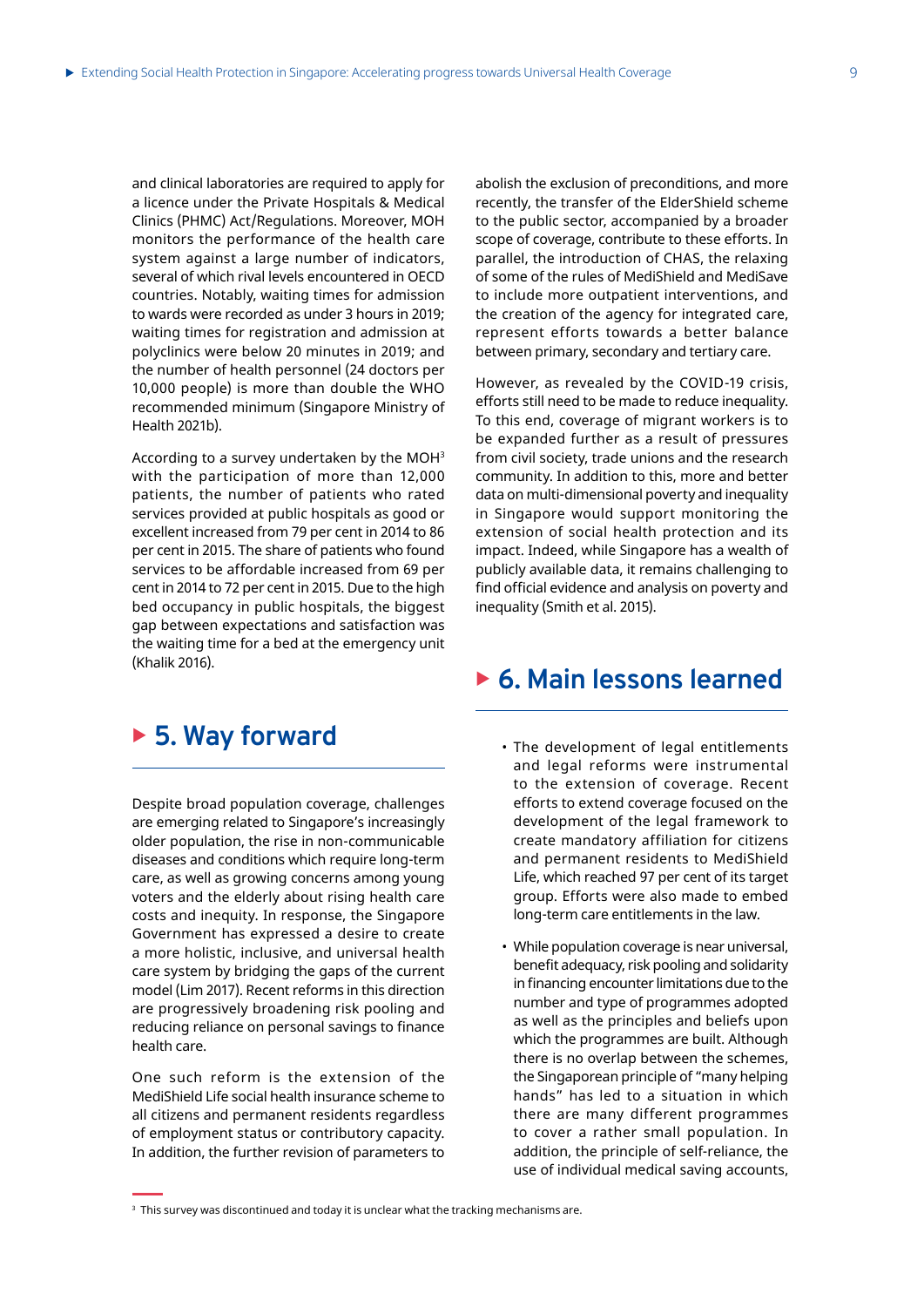the limitation of the scope of risk pooling mechanisms for secondary and tertiary care, and the exclusion of temporary residents limit equity in access to care and create adverse incentives for the use of primary care. Narrow eligibility criteria for means-tested services and programmes further limits the equity of the system.

- Although the different social protection mechanisms in Singapore are complementary and do not overlap, the system remains highly fragmented in terms of the number of schemes with respect to the relatively small population of Singapore, which reduces efficiency. As it has been noted, international experience suggests that the presence of multiple health schemes purchasing services "is technically much more complex than a system with a single purchaser and involves higher transaction and administrative costs" (Thomson and Jeurissen 2017, 12).
- The reliance on employer liability for some contingencies and/or population groups has been exposed by the COVID-19 crisis as

a weakness of the social protection system. While paid sick leave and maternity leave have a replacement rate of 100 per cent, these are an employer's liability, and there is no risk pooling mechanism in place (Social Security Administration 2016). Similarly, employers of migrant workers on temporary residence permits are responsible for their health expenses. Exclusive reliance on employer's liability schemes tends to create inequities in access to social protection benefits related to employment status, and are generally unsustainable during times of crisis.

• With a rapidly ageing population, Singapore identified long-term care as a contingency in its own right early on. The Singapore experience reveals that innovative financing methods such as the Eldercare scheme should be accompanied by efforts to integrate care and regulate LTC providers. In this context, the role and value of migrant workers ought to be recognized, which may lead to improving both public perceptions and skills over time.

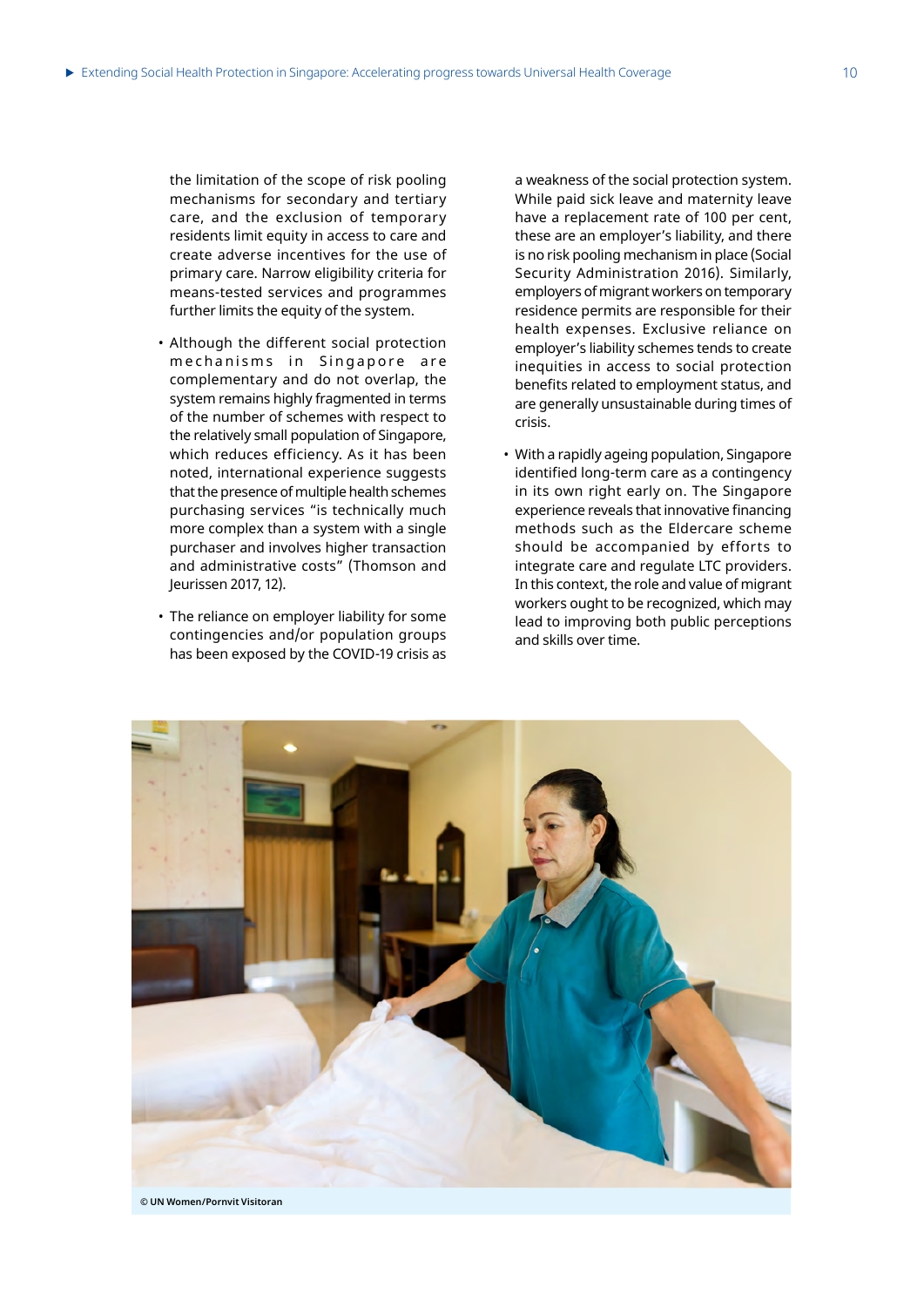# **References**

Addati, Laura. 2015. "Extending maternity protection to all women: Trends, challenges and opportunities." *International Social Security Review* 68 (1): 69–93.

Asher, Mukul, and Amarendu Nandy. 2008. "Singapore's Policy Responses to Ageing, Inequality and Poverty: An Assessment." *International Social Security Review* 61 (1): 41–60.

Central Provident Fund Board. 2018. "What Is the Cost of Giving Birth in Singapore?", available at: https:// www.areyouready.gov.sg/YourInfoHub/Pages/ Views-What-is-the-cost-of-giving-birth-in-Singaporehospitals-TheHeartlandBoy.aspx.

Cheah, Jason, Wong Kirk-Chuan, and Harold Lim. 2012. "Integrated Care: From Policy to Implementation – The Singapore Story." *International Journal of Integrated Care* 12 (3): e195.

Chia, Ngee Choon, Shawna Lim Shi'en, and Angelique Chan. 2008. *Feminization of Ageing and Long Term Care Financing in Singapore*. National University of Singapore.

Chow, Nelson W.S. 1985. "Social Security Provision in Singapore, Hong Kong, Taiwan and South Korea: A Comparative Analysis." *Journal of International and Comparative Social Welfare* 2 (1–2): 1–10.

Gee, Christopher. 2018. "CareShield Life: What's Fair versus What's Right". *Today online*, 23 July 2018.

Goh, Orlanda Q., Amina M. Islam, John C. W. Lim, and Wan-Cheng Chow. 2020. "Towards Health Market Systems Changes for Migrant Workers Based on the COVID-19 Experience in Singapore." *BMJ Global Health* 5 (9): e003054.

Haseltine, William. A. 2013. *Affordable Excellence: The Singapore Healthcare Story. Washington, DC*: Brookings Institution Press.

History SG. 2019. "Blue Paper on the National Health Plan is Published", available at: https://eresources. nlb.gov.sg/history/events/f1d05600-4263-4981-a0bcbe780f772dd1.

Hsiao, William C. 1995. "Medical Savings Accounts: Lessons from Singapore." *Health Affairs* 14 (2): 260–66.

ILO (International Labour Organization). 2020. *Sickness Benefits during Sick Leave and Quarantine: Country Responses and Policy Considerations in the Context of COVID-19*. Social Protection Spotlight Factsheet.

ISSA (international social security association). 2020. "COVID-19 Crisis: A Renewed Attention to Sickness Benefits", available at: https://ww1.issa.int/analysis/ covid-19-crisis-renewed-attention-sickness-benefits.

Khalik, Salma. 2016. "Public Healthcare Services Rated Highly." *The Straits Times*, 14 June 2016.

Lim, J. 2017. "Sustainable Health Care Financing: The Singapore Experience." *Global Policy* 8 (S2): 103–9.

Lim, J. 2013. *Myth or Magic? The Singapore Healthcare System*. Singapore: Select Publishing.

Lim, M.K. 1998. "Health Care Systems in Transition II. Singapore, Part I. An Overview of Health Care Systems in Singapore." *Journal of Public Health Medicine* 20 (1): 16–22.

Mehta, K. K., and S. Vasoo. 2008. "Organization and Delivery of Long-Term Care in Singapore: Present Issues and Future Challenges." *Journal of Aging & Social Policy* 13 (2–3): 185–201.

Nurjono, M., and H. J. M. Vrijhoef. 2019. "Integrated Care Ecosystems in Singapore." *In Designing Integrated Care Ecosystems: A Socio-Technical Perspective*, edited by B. J. Mohr and E. Dessers. Cham, Switzerland: Springer International Publishing.

Nurjono, Milawaty, Joanne Yoong, Philip Yap, Shiou Liang Wee, and Hubertus Maria Johannes Vrijhoef. 2018. "Implementation of Integrated Care in Singapore: A Complex Adaptive System Perspective." *International Journal of Integrated Care* 18 (4): 4.

Ortiga, Yasmin, Kellynn Wee, and Brenda Yeoh. 2020. "Connecting Care Chains and Care Diamonds: The Elderly Care Skills Regime in Singapore." *Global Networks* 21 (11).

Ow Yong, Lai Meng, and Ailsa Cameron. 2019. "Learning from Elsewhere: Integrated Care Development in Singapore." *Health Policy* 123 (4): 393–402.

Phua, Kai Hong. 2006. "Healthcare and Long-Term Care Financing in Singapore." In *Handbook of Asian Aging*. Routledge.

Rajaraman, Natarajan, Teem-Wing Yip, Benjamin Yi Hern Kuan, and Jeremy Fung Yen Lim. 2020. "Exclusion of Migrant Workers from National UHC Systems—Perspectives from HealthServe, a Non-Profit Organisation in Singapore." *Asian Bioethics Review* 12 (3): 363–74.

Rozario, Philip A., and Amanda Leigh Rosetti. 2012. "'Many Helping Hands': A Review and Analysis of Long-Term Care Policies, Programs, and Practices in Singapore." *Journal of Gerontological Social Work* 55 (7): 641–58.

Singapore & more in numbers. 2019. "Hospital Bed Numbers: How Does Singapore Compare with the OECD?", available at: https://numbers.sg/posts/hospital-beds-in-singapore/.

Singapore Department of Statistics. 2021. "Data and News", available at: http://www.singstat.gov.sg/.